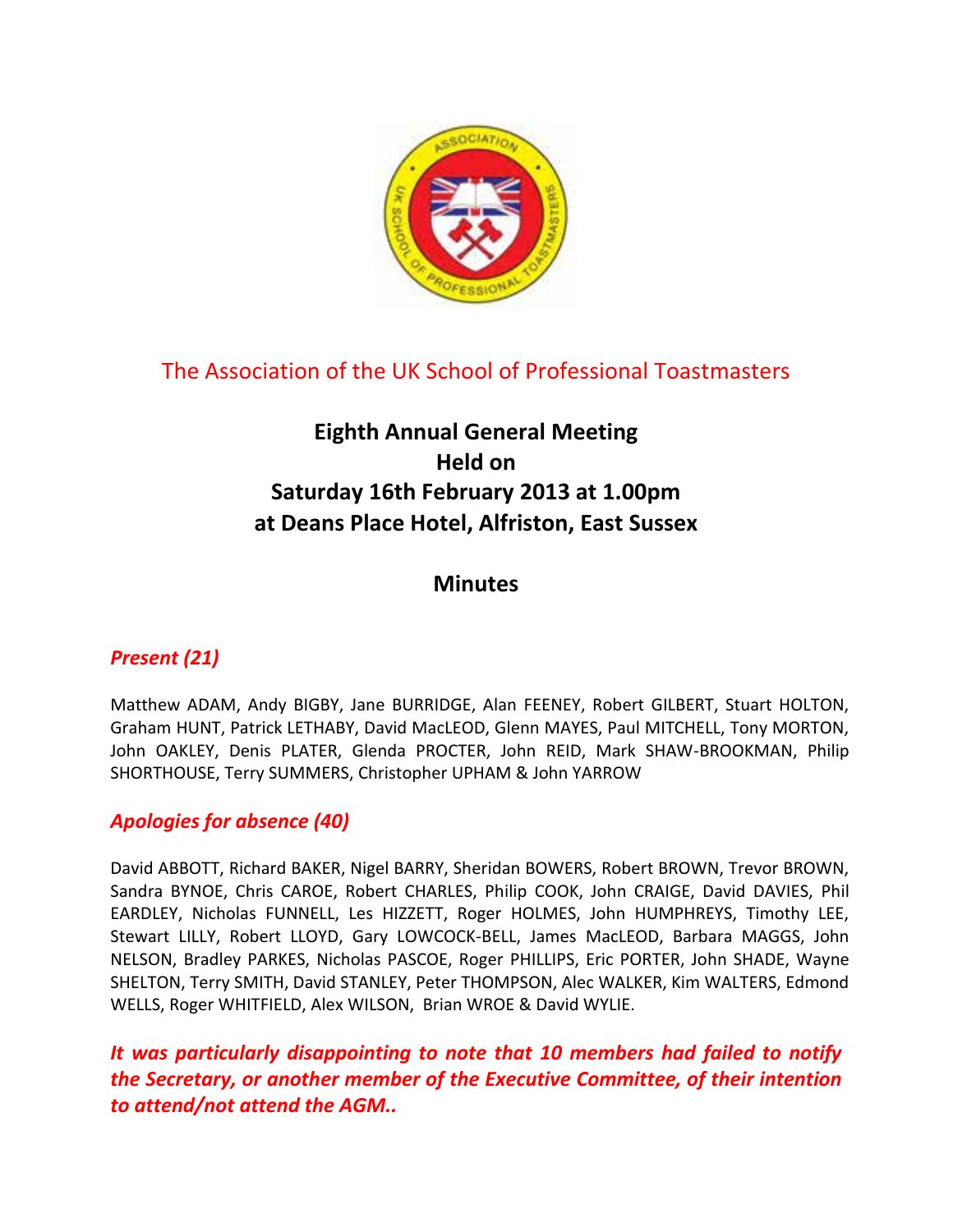**The President**, **John OAKLEY**, welcomed everyone to the AGM and paid special thanks to those members who had travelled long distances to be in attendance.

# *Minutes of the Seventh Annual General Meeting*

The minutes of the Seventh Annual General Meeting of the Association of the UK School of Professional Toastmasters held on Saturday 18<sup>th</sup> February 2012 at 1pm at the Mere Court Hotel, Knutsford, Cheshire, having previously been circulated, were taken as read and duly approved. There were no matters arising and the President, **John OAKLEY**, signed the minutes as a true record.

## *President's Report – John OAKLEY*

**The President** presented his report - copy attached as appendix 1; there were no questions.

**The President** thanked members of the Executive Committee for all their support and efforts during his year in office.

**The President** wished to thank **Senior Vice President, Robert BROWN,** *in absentia*, for all his hard work in organising the AGM weekend.

## *Secretary's Report – Paul MITCHELL*

**The Secretary** presented his report - copy attached as appendix 2; there were no questions.

## *Treasurer's Report – Mark SHAW-BROOKMAN*

**The Treasurer** presented his report - copy attached as appendix 3; there were no questions.

**Glenn MAYES** proposed, **Patrick LETHABY** seconded, that the presented accounts be adopted and this was unanimously agreed.

**Philip SHORTHOUSE** proposed a vote of thanks to **the President, Treasurer** and **Secretary** for all their hard work; this was seconded by **Denis PLATER** and unanimously agreed.

# *Election of Officers 2012/2013*

*President*  **Robert BROWN** 

Proposed by: John OAKLEY Seconded by: Christopher UPHAM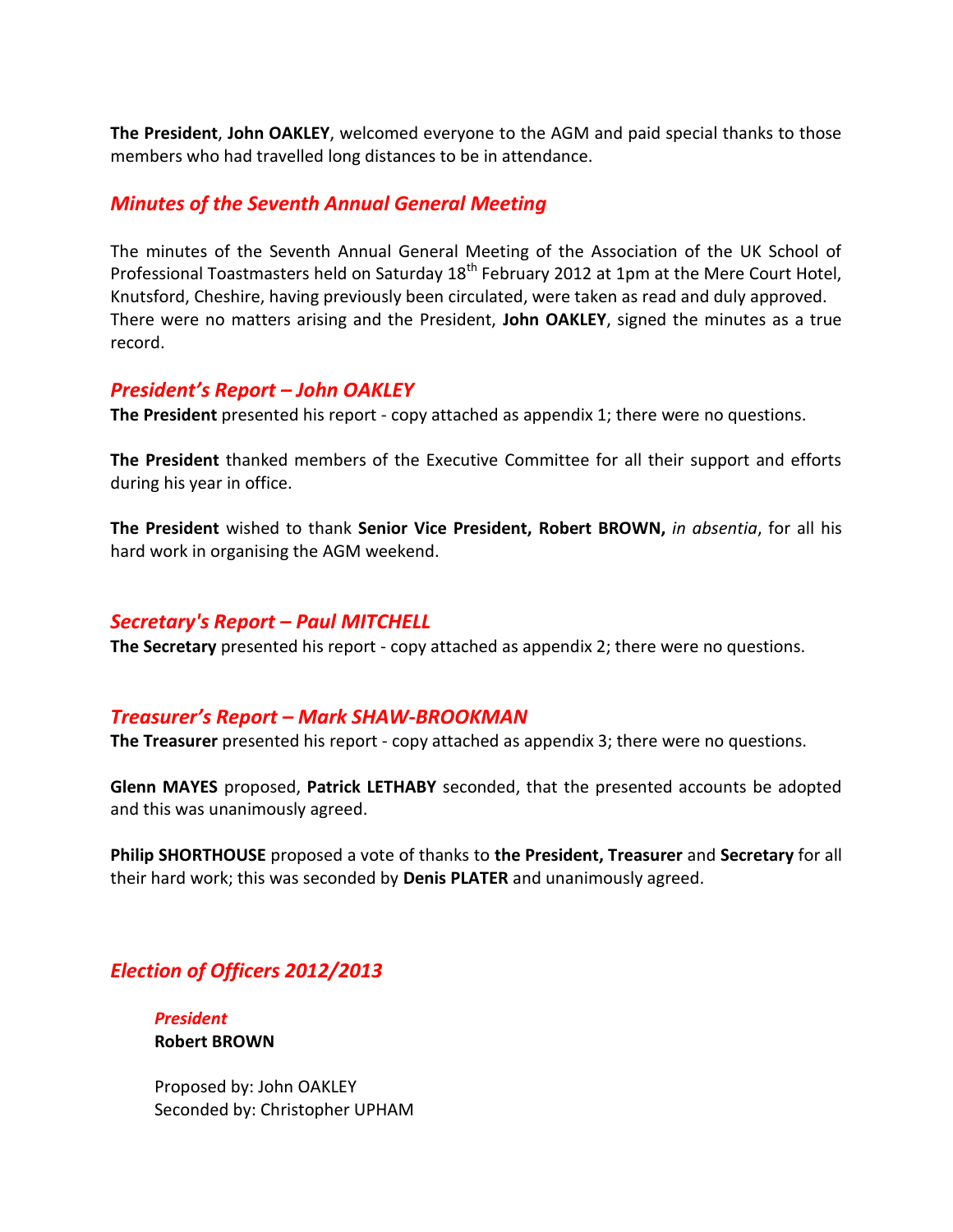#### *Senior Vice President* **John REID**

Proposed by: Glenn MAYES Seconded by: Graham HUNT

#### *Junior Vice President* **Paul MITCHELL**

Proposed by: Christopher UPHAM Seconded by: Matthew ADAM

*Secretary (2-year post)* **Stuart HOLTON** 

Proposed by: Mark SHAW-BROOKMAN Seconded by: John REID

*Treasurer (2-year post)*  **Mark SHAW-BROOKMAN** 

#### *Examiners of Accounts*  **Christopher UPHAM (**Proposed by: Paul MITCHELL, Seconded by: Stuart HOLTON)

 **David WYLIE (**Proposed by: Mark SHAW-BROOKMAN, Seconded by: John REID)

There being no need for a ballot in relation to any of the above positions **the President** declared that all the nominees were duly elected to the relevant positions.

The following members were elected onto the Executive Committee:

#### *Committee members*

Matthew ADAM Alan FEENEY Robert GILBERT Stewart LILLY David MacLEOD Glenn MAYES Denis PLATER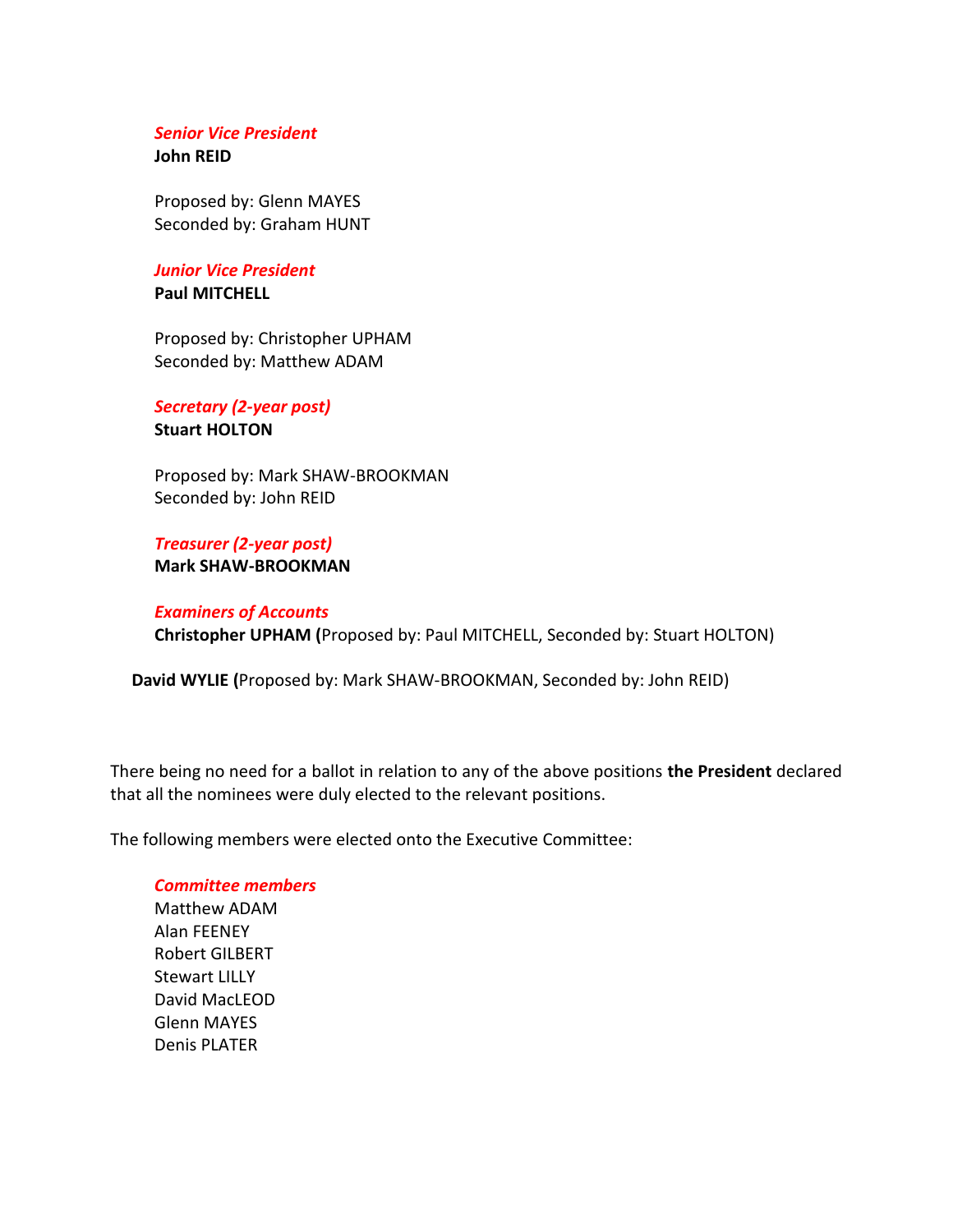# *Marketing & Communications Team*

In the absence of any input from the Team, **The Secretary** reported that it needed 'renewed focus' and every effort would be made to get it re-established in the coming year.

**Philip SHORTHOUSE,** understandably, expressed his frustration at the lack of progress since he had resigned as Chairman of the C&M Team owing to work commitments.

**John REID** asked if the members could be canvassed for volunteers as there were undoubtedly suitable candidates within the Association.

*Action: Secretary to circulate appropriate email.* 

## *Report on the UKSPT – 'The School'*

**Glenn MAYES** presented his report- copy attached as appendix 4.

A discussion ensued concerning the 'unsuccessful candidate' from the most recent course and **John REID** indicated that the matter had been handled very sensitively. **Denis PLATER** asked if there was any indication that the student would not be suitable for training and **Glenn** reported that there was not and that a re-test had been offered.

**Patrick LETHABY** asked if The School could arrange small 'training groups' to cover specific areas of Toastmastering. **Glenn** reported that 'refresher training' was an option being considered and that the Training Manual was being revamped and would hopefully be available to members for purchase in the next couple of months.

**Jane BURRIDGE** asked if members would be happy to pay for 'workshops' and this was agreed unanimously. In addition, as The School was not overly-subscribed at present, now was perhaps an appropriate time to launch in-house training for members.

A lively discussion ensued regarding various aspects of training and related matters:

**John OAKLEY** asked if members would be prepared to pay £40-£50 for the Training Manual and whether it would be available electronically or in CD format. There was unanimous agreement concerning payment but several 'data protection' and related issues were raised in connection with the latter query.

**John OAKLEY** also enquired whether there was an 'appetite' within the Association for internal Celebrancy training. **Graham HUNT** asked if it could be included in the initial Training Course with **John REID** suggesting it could be covered as a post-graduate course.

**John YARROW** wondered whether the Association could be divided into geographical regions for training purposes but **Philip SHORTHOUSE** reported that this was already covered in the demographic report from the Communications & Marketing Team.

**Mark SHAW-BROOKMAN** presented proposals in respect of the Association's 'Reserve' for School Investment Fund. **John OAKLEY** felt that there was a potential 'conflict of interest' as a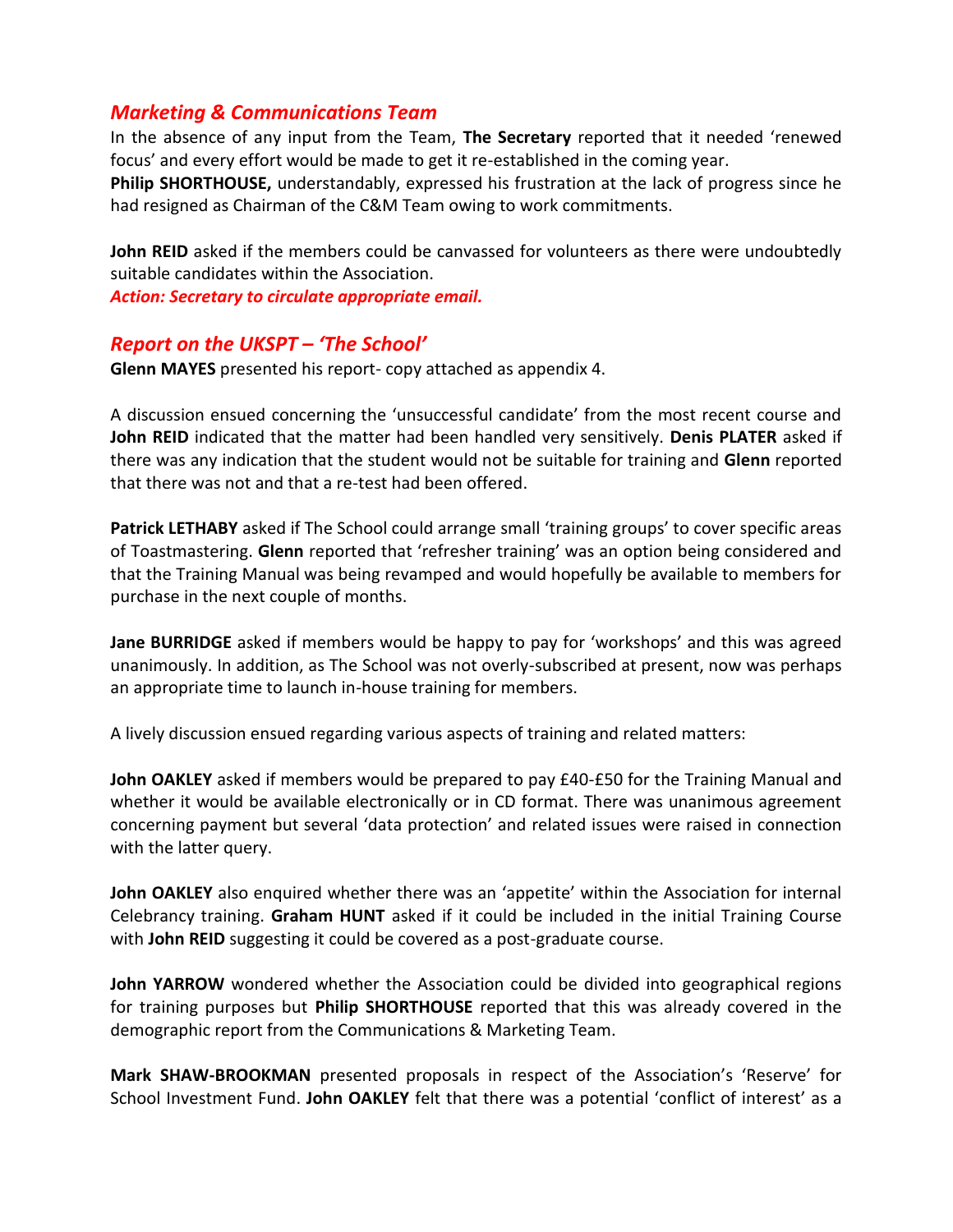lender whilst **John REID** stated that he would prefer repayment 'on time' so long as the School was able to do so. He added that the proposals were prudent and should be accepted since lenders had entered into a 5-year agreement. **Glenda PROCTER** asked if there would be any priority as regards repayment to lenders ie would those who had paid in the lower amounts receive their monies first and **John OAKLEY** said that creditors would be paid proportionately 'across the board'. **Matthew ADAM** pointed out that lenders would need to be in agreement regarding the repayment method, **John OAKLEY** adding that there was a high-risk attached to the loans, hence the attractive rate of interest.

**Andy BIGBY** informed the meeting that he had researched 'Toastmaster Training' with most agencies offering one-to-one tuition. However, he felt that 'group training' was a far better option and praised the professionalism of the AUKSPT.

**Glenn MAYES** confirmed that, whilst the School was not losing money, neither was it running at a profit. **David MacLEOD** felt that the Association must do its best to repay the loans and accepted that it was the intention to meet commitments. **Philip SHORTHOUSE** felt that the proposals should be accepted as there was a danger that the future of the Association could be in jeopardy if they were not.

**Mark SHAW-BROOKMAN** proposed that the recommendations should be accepted *en bloc* and this was seconded by **John REID** - unanimously agreed. This was a lively debate!!

### *Date and location for the Ninth Annual General Meeting*

The Ninth AGM will be held on Saturday 22nd February 2014, in Yorkshire. **Matthew ADAM** very kindly volunteered to 'sound out' potential venues in the Harrogate area an report back to the Executive committee in due course.

## *Formal Installation of Officers*

**John OAKLEY** (in the absence of The President) installed:

- **John REID** as Senior Vice President
- **Paul MITCHELL** as Junior Vice President
- **Stuart HOLTON** as Secretary
- **Mark SHAW-BROOKMAN** as Treasurer

The meeting was closed at 3.43pm

**Appendix 1 – President's Report**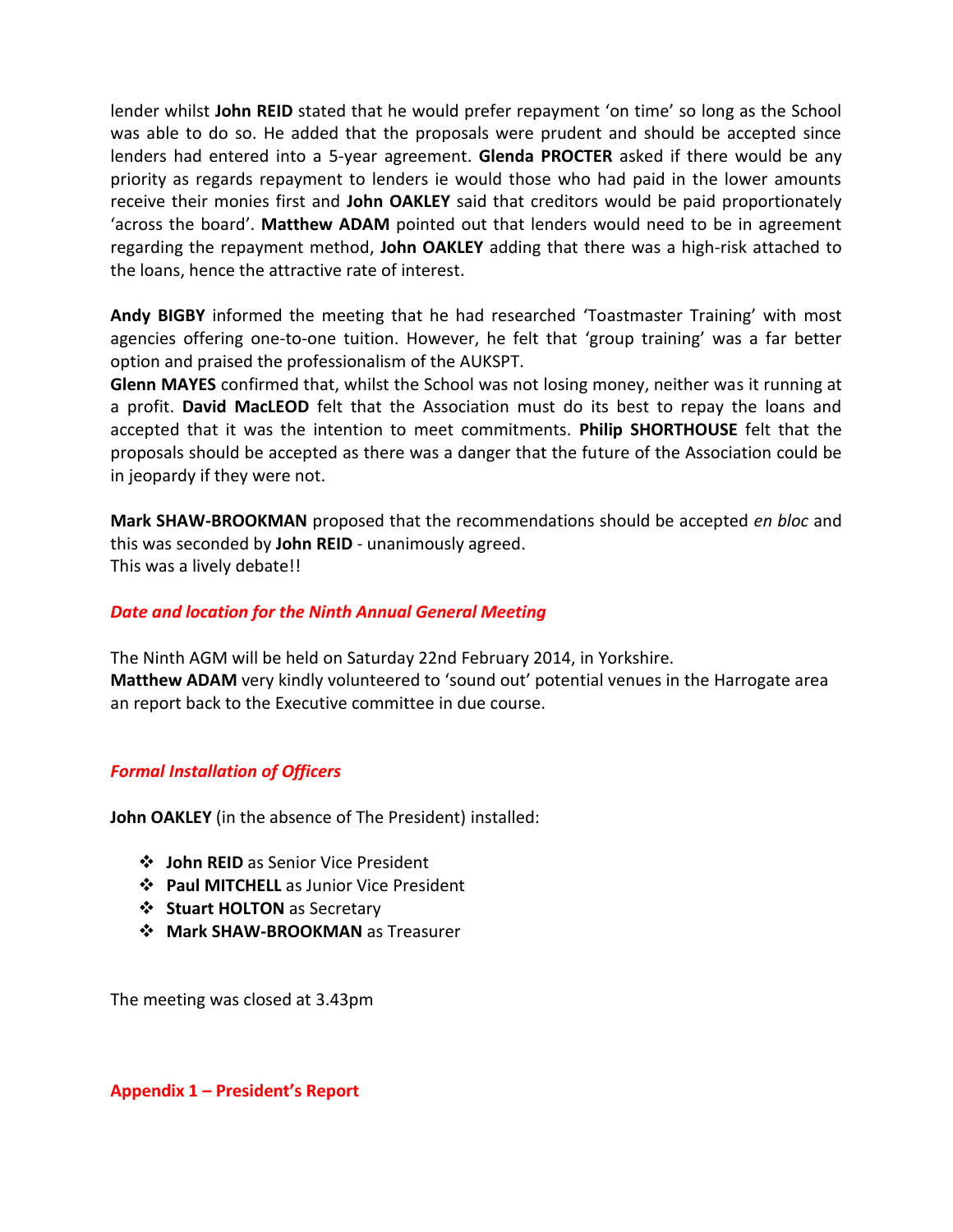Ladies & Gentlemen,

It has been my privilege to be your President for the last year and to wear the President's Jewel, although it does mean that you have to alter your way of working, in particular when bending down to retrieve something. You very quickly learn that the back of the chain hits you in the neck and then gets tangled up - the only answer is the 'bunny dip' as perfected by the ladies!!

During the course of the year we have achieved greater involvement as an Association within the TGC. Under Jane's Chairmanship we had the first-ever National Toastmasters' Conference at which a number of our members were represented and are now involved in various working parties to improve the profile and marketing of professional Toastmasters. One of the first achievements was to generate a high-definition TGC logo which members are entitled to utilise on their websites and other promotional material.

Additionally, we have tried to create added-value to your membership so, apart from Public Liability Insurance, we made arrangements early on in the year for members to buy Toastmaster clothing at trade prices from Wessex Formal Wear and significant savings can be made on shirts, waistcoats, ties and studs.

Once again, it has been an honour and a privilege to have been your President and I believe that the Association is in good heart and will continue to be one of the leading Toastmaster Associations in the Country.

## **Appendix 2 – Secretary's Report**

I have pleasure in presenting my second report as your Secretary and it has been an honour to have been of service to such a prestigious organisation.

The membership of our Association has remained steady and, at the end of 2012, stood at 71 – an overall reduction of 3 compared to 2011 through resignations for a variety of reasons. It's fair to say that some other Toastmaster Associations charge their members fees in excess of ours and a figure of £100 is not unusual. Accordingly, membership of our Association does represent excellent value-for-money.

Again, can I remind members of the Association's collarette? Currently, about 50% of our members possess one, the 'loan' of which costs £70, this fee being refundable if, or when, the item is returned. The collarette is a splendid adornment when dressed 'in reds' and I would urge any member who does not possess one to contact me to arrange delivery. Coincidentally, they are available over this weekend so there is ample time to be the proud owner of one before tonight's dinner!!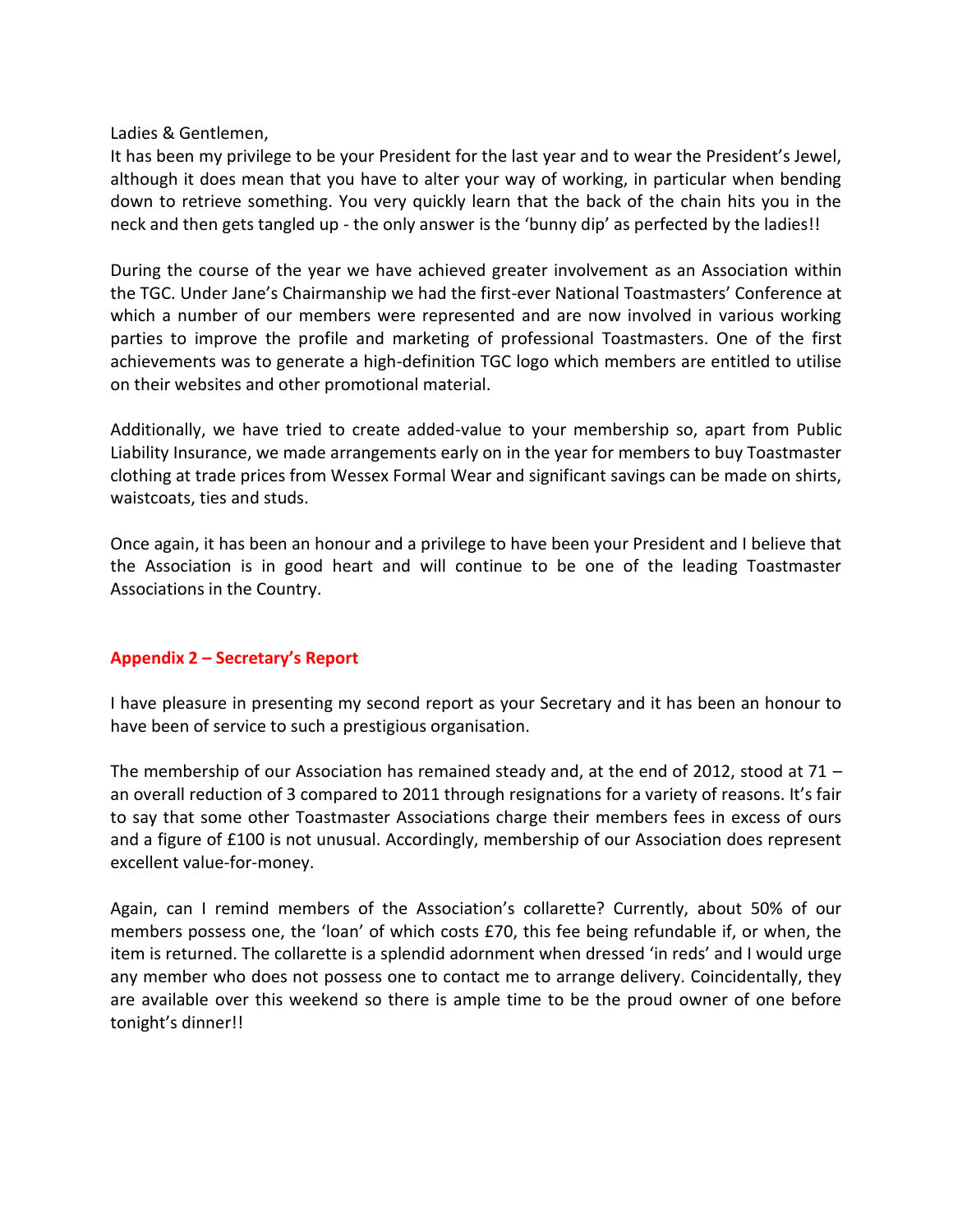We still continue to arrange our Insurance Cover through the Toastmasters' General Council and the vast majority of our Members have taken advantage of their favourable rates. No doubt our Treasurer will say more about this and the premium for next year in his Report.

The new Association website is now well-established and it is only right to congratulate Jane Burridge on her sterling work as 'webmaster'. It not only provides an excellent forum for our members but also for prospective clients to see at first hand the professional services that we have to offer. In order to retain our exclusivity, we have continued to purchase appropriate domain names in an attempt to prevent other organisations from 'muscling in'. Sadly, only about a third of the membership has registered in order to benefit from the facilities on the site, in particular, the Members' Area where queries and problems can be aired and, hopefully, solutions found!!

There does seem to be an element of apathy amongst some members which is borne out by the fact that 10 did not have the common decency to indicate their intention to attend the AGM or not. Given the high standards expected within our Profession this apparent lack of basic courtesy is quite saddening.

The Executive Committee has been working hard on your behalf to ensure that AUKPST takes the lead in the world of Toastmastering and Jane, our Immediate Past President, is currently chairing the Toastmasters' General Council.

I am pleased to report that emails I have circulated relating to the Association's business generally receive an enthusiastic response – some favourable, others not so!! I have been updating the database of Members' details but, to date, have received only 27 responses.

Several 'job opportunities' were circulated to members during 2012 where the original recipient was double-booked or unable to fulfil the engagement for other reasons and I am pleased to report that all of these were taken by a fellow Toastmaster. Some members have expressed concern at the manner in which these assignments are allocated but the Executive Committee feels that the current 'first-come-first-served' policy is the fairest. In the technological era in which we now live, the vast majority of members has email access via their mobile phone which enables them to 'pick up' the opportunities whilst away from home. If anyone can come up with a fairer way of allocation, please do let me know.

#### Now some good news regarding 2 of our members!!

Philip Shorthouse won the top Toastmaster/Master of Ceremonies category at the 2012 Kent Wedding Awards which was not only a tremendous personal achievement but has almost certainly helped to enhance this Association's standing in the Toastmastering world.

In addition, Mark Shaw-Brookman, our Treasurer, was honoured to be selected as one of the WRVS Diamond Champions – recognition of contributions by the over-60s through volunteer work - to mark Her Majesty the Queen's Diamond Jubilee and attended a Reception at St. James' Palace hosted by the Prince of Wales & the Duchess of Cornwall. Well done Philip & Mark!!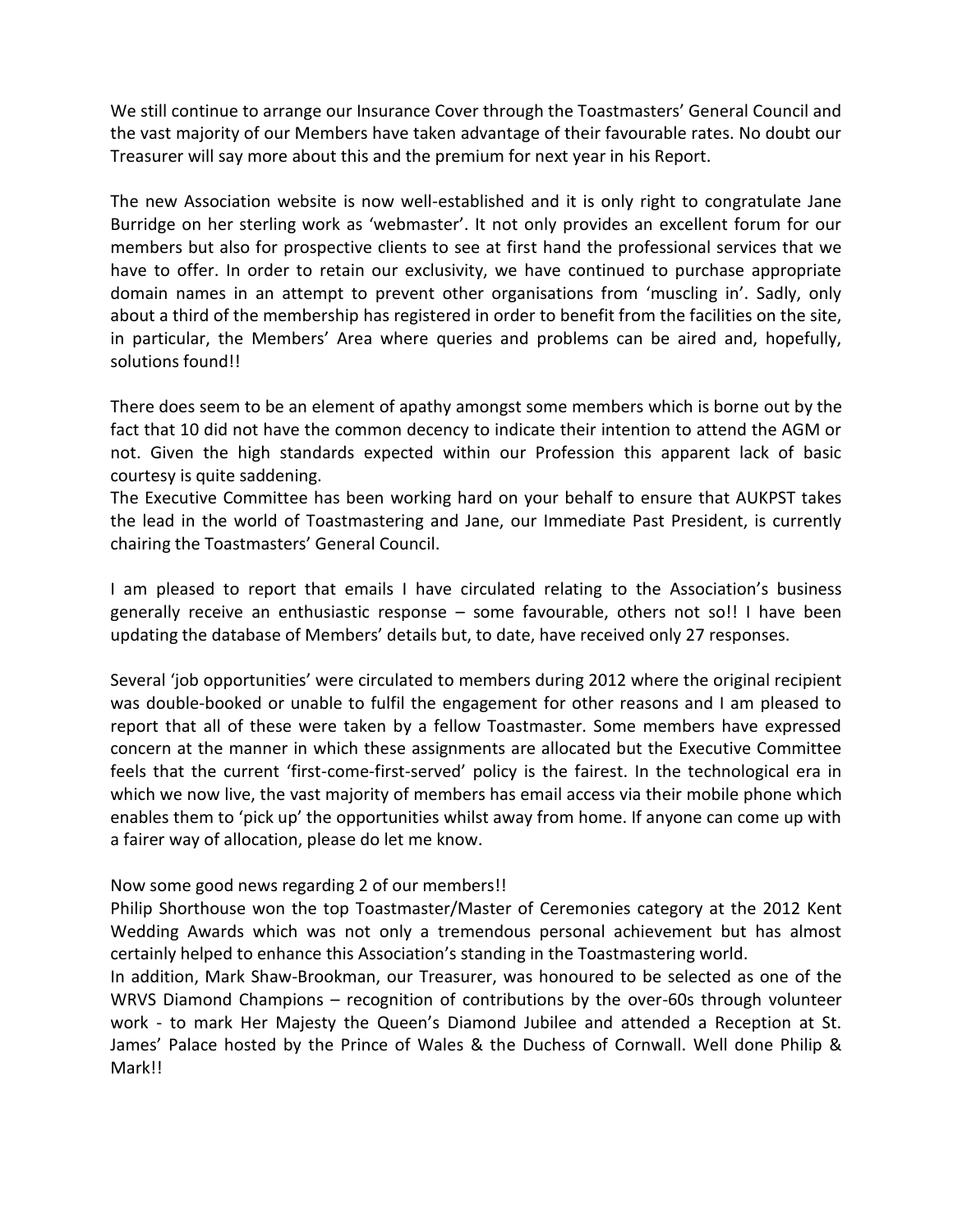Whilst we strive to be perfect, the Executive Committee is aware that there are things that need improving to ensure that we continue to be at the forefront of development in Toastmastering nationally and, together with your input, we will, hopefully, be able to maintain this progress.

In thanking you for all your support during the past year, I know that this will continue to be forthcoming to the President & Executive Committee in the next 12 months.

Paul R. Mitchell Honorary Secretary

**Appendix 3 - Treasurer's Report**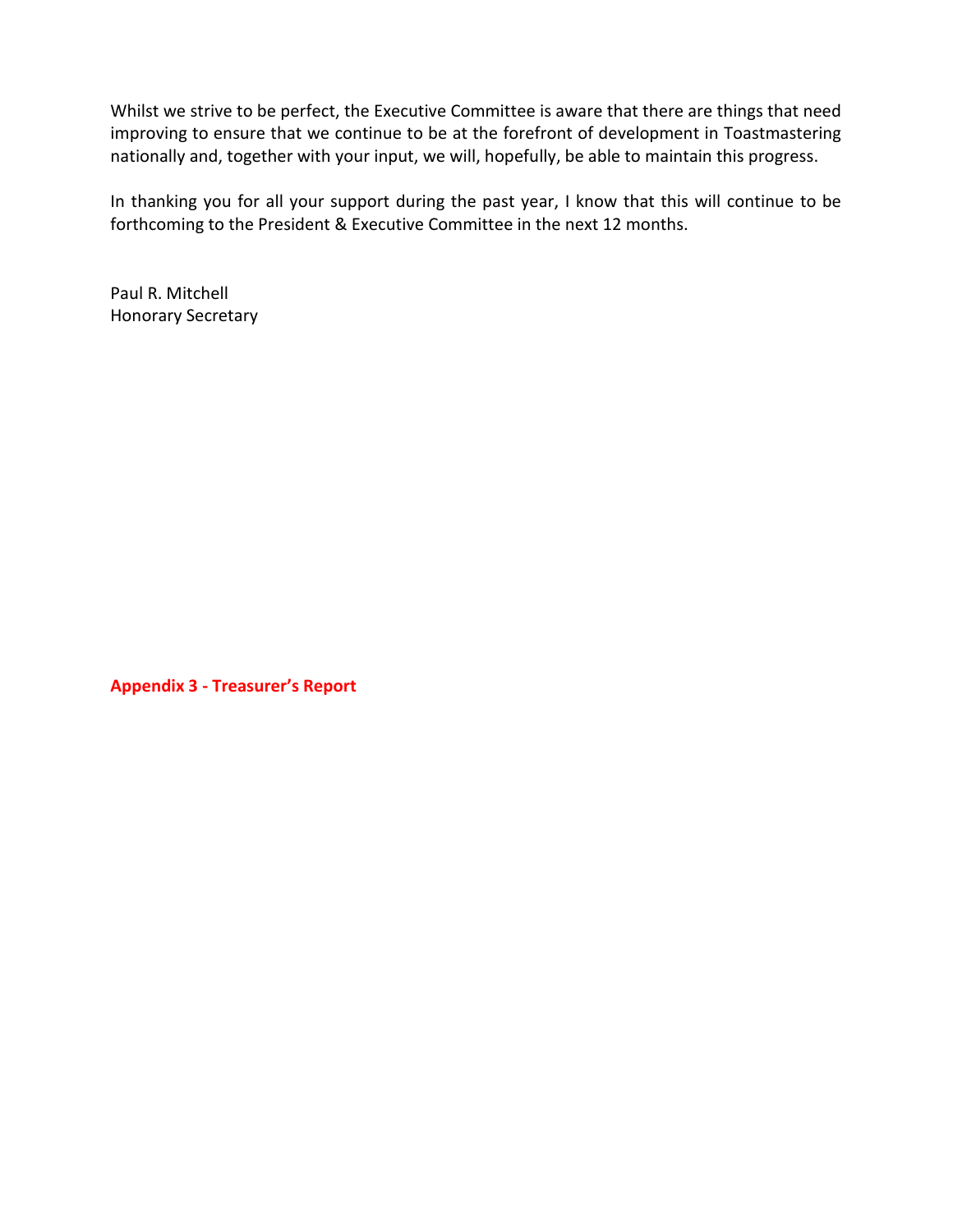



# Association of the U.K. School of **Professional Toastmasters** (AUKSPT)



Mark Shaw-Brookman (Hon Treasurer) Danes Croft, 5 Pembroke Close, Burghfield Common, Berkshire, RG7 3YW Telephone 0118 983 3671 or 07879 618991 

#### TREASURER'S REPORT to Annual General Meeting on 16 February 2013

I am pleased to present the Accounts for the year to 31 December 2012

As in previous vears the money for Members' Collarets is "ring-fenced" in Lloyds Bank because these medals are on loan and should be returned to the Association if members leave. In such circumstances the Association is liable to repay the cost deposited by the member. A total of 40 have been taken on loan. Each medal cost £67.62 and the charge of £70.00 to members helps to defray postage. I have to advise that the transfer of the payment for one Collaret did not occur prior to Year End so this is being done during the current year.

The Presidential Collarets are passed on to the new Officers at the AGM each year the medals are shown in the Accounts and have been depreciated over the past 4-year period therefore their value is £nil. The Past President's jewel is presented to the outgoing President at the AGM and becomes that person's property. We hold in reserve two Past President's Jewels in readiness for presentation in 2014 & 2015 and, for insurance purposes these retain their value of £150 each.

**Membership Statistics:** 

Members paid £15 insurance last year which figure is retained and I am pleased to confirm that our Public Liability Insurance is the best value that can be obtained in the Profession.

Once again we have a healthy working credit balance to carry forward therefore I am not requesting any increase in the membership fee for 2013.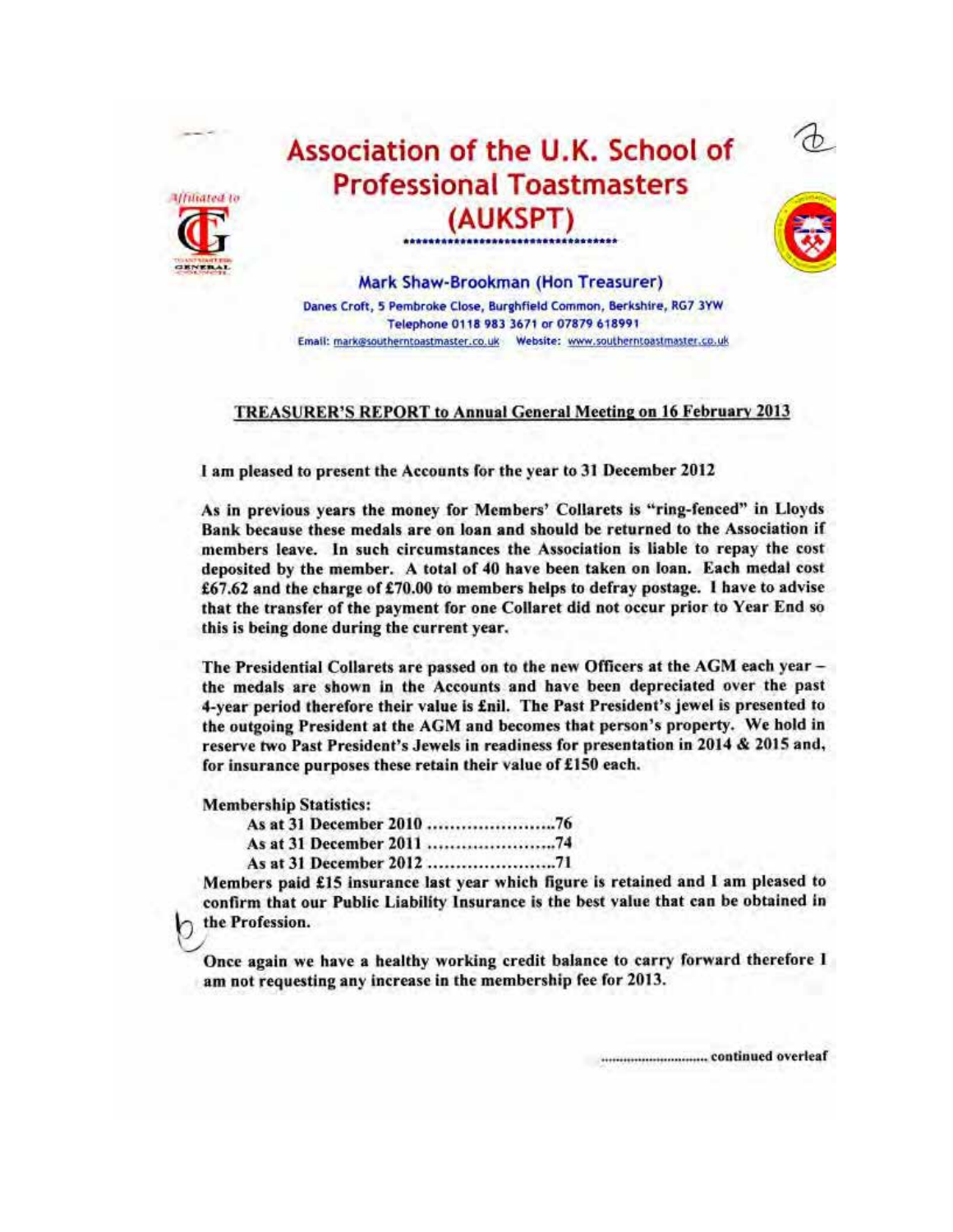#### ..... Page 2 .....

At the AGM in February 2011 it was agreed that the time allowed for payment of fees and insurance was reduced. I confirm that a Pro-forma Invoice for fees and insurance will be emailed to all members during the week following the AGM and cleared funds must be received by 31 March. Please assist me by ensuring this occurs.

If any member wishes to pay their membership, and where appropriate, their insurance this weekend I would be happy to receive cheques or cash. Pro-forma invoice for both items are attached.

You will note that there are potential liabilities of £7313.44 shown on the "Assets, Depreciation and Liabilities" sheet.

- a) The monies received for Collarets which are "on loan" to members have been placed in one "ring-fenced" Lloyds Bank account.
- b) The Executive Committee felt it prudent to put aside funds as necessary to safeguard the loans made by members to purchase the School, and the interest payable thereon, until such time as the School is running profitably. To this end an additional £1000 has been transferred this year in a second "ringfenced" Lloyds Bank account. This total currently stand at £4500 plus a small amount of interest.
- c) Following the acceptance of this Report and the Accounts I will have a proposal to make top members regarding the Lloyds Bank ring-fenced monies in respect of the AUKSPISehout,

UKSPT

I commend this Report and the Accounts to Members for their approval and will be pleased to take any questions.

Dy Ph Postars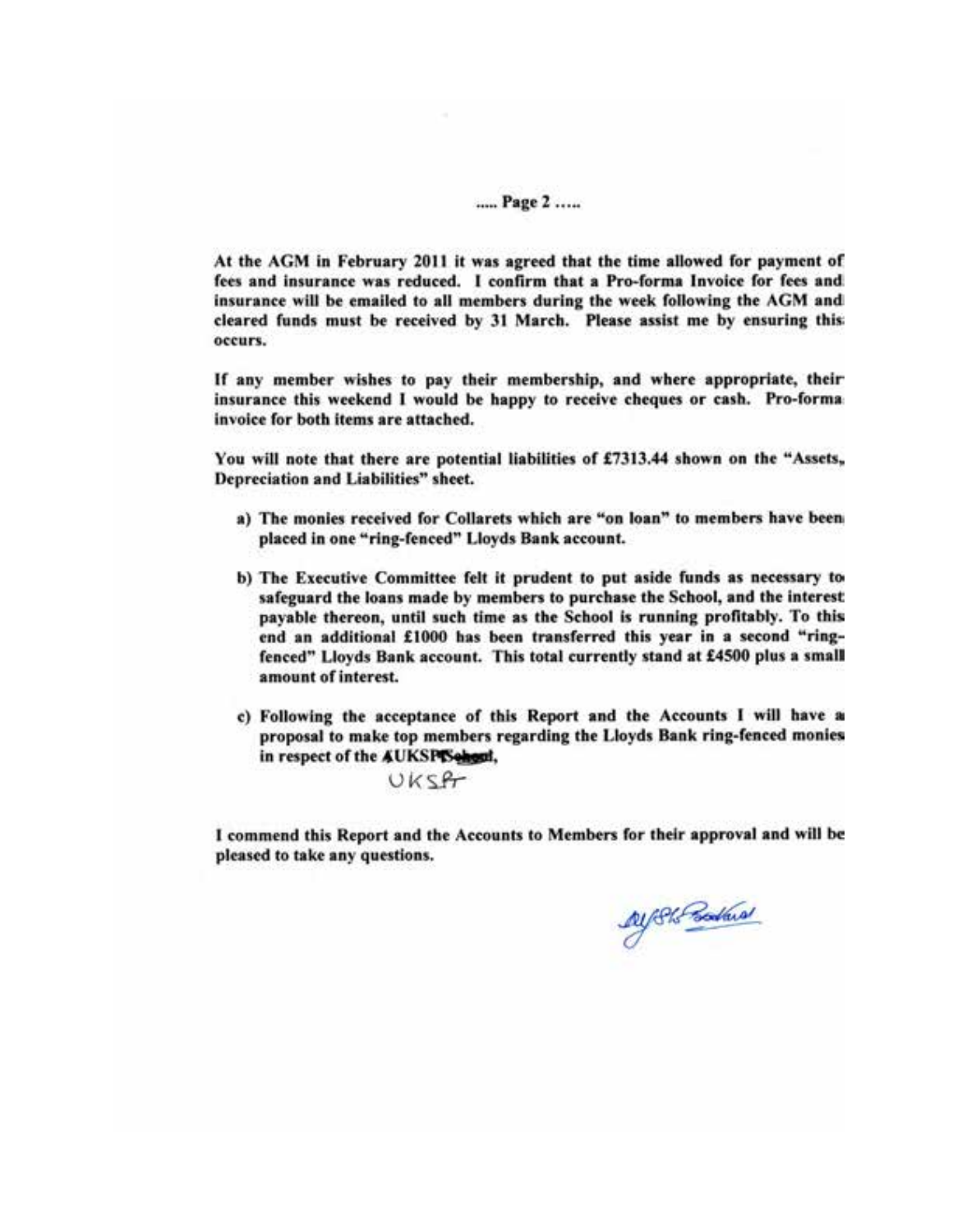|                 |                                                                   |                                 | <b>INCOME AND EXPENDITURE SUMMARY</b><br>FOR PERIOD ENDED 31 DECEMBER 2012 |                    |
|-----------------|-------------------------------------------------------------------|---------------------------------|----------------------------------------------------------------------------|--------------------|
|                 | <b>Membership Statistics</b>                                      |                                 |                                                                            |                    |
|                 | <b>Membership fee</b>                                             | <b>Number of members</b>        | Insurance fee                                                              | Insurance taken up |
|                 | £65                                                               | 71                              | £15                                                                        | No:<br>69          |
|                 | <b>Bank and Cash Balances at</b>                                  |                                 | Opening                                                                    | Closing            |
|                 |                                                                   |                                 | 1 Jan 12                                                                   | 31 Dec 12          |
|                 | Cash in Hand                                                      |                                 | ۰                                                                          | ٥                  |
|                 | Bank accounts (give details of Account Number and Sort Code)      |                                 |                                                                            |                    |
|                 |                                                                   |                                 |                                                                            |                    |
|                 | National Westminster; sort code 60-17-21                          |                                 |                                                                            |                    |
|                 | (General working income and expenses)<br>Current account 88586146 |                                 |                                                                            |                    |
|                 | Deposit (Reserve) account 88586154                                |                                 | 250                                                                        | 2035               |
|                 | Lloyds: sort code 30-97-21                                        |                                 | 3020                                                                       | 2341               |
|                 | (Collaret deposits in current a/c)                                |                                 |                                                                            |                    |
|                 | Current (Treasurers) account 00902429                             |                                 | 2730                                                                       | 2732               |
|                 | (AUKSPT School loans reserve in deposit a/c)                      |                                 |                                                                            |                    |
|                 | Deposit (Bus Instant Access) account 00895317                     |                                 | 3509                                                                       | 4511               |
| 2               | <b>Total Cash Held in the Accounts</b>                            |                                 | 9510                                                                       | 11619              |
|                 |                                                                   |                                 |                                                                            |                    |
| э               | Net Increase in funds for the year                                |                                 |                                                                            | 2109               |
|                 |                                                                   |                                 | Income                                                                     | Expenditure        |
| s               |                                                                   |                                 |                                                                            |                    |
| 6               | <b>Joining Fees received</b><br>Annual Subscriptions received     |                                 | 200                                                                        |                    |
| 7.              | Insurance fees received                                           |                                 | 4615<br>885                                                                |                    |
|                 | <b>TGC Insurance fees paid</b>                                    |                                 |                                                                            | 751                |
|                 | Regalia                                                           |                                 |                                                                            |                    |
| Ba              | Lapel Pins                                                        |                                 | 20                                                                         |                    |
| Вb              | Collarettes                                                       |                                 | 135                                                                        | 68                 |
| 8c              | Postage                                                           |                                 | б                                                                          |                    |
| <b>Bd</b>       | Expenses re Presidential Regalia                                  |                                 |                                                                            | 111                |
|                 | <b>Gifts &amp; Donations</b><br>10 Bank interest                  |                                 | 5                                                                          |                    |
|                 | 11 Management & Administration Costs                              |                                 |                                                                            |                    |
|                 |                                                                   |                                 |                                                                            |                    |
| 11a             | <b>EC Expenses</b>                                                |                                 |                                                                            |                    |
| 11 <sub>b</sub> | <b>UKSPT Course attendance</b>                                    |                                 |                                                                            | 1696               |
|                 | 11c<br><b>TGC Meeting attendance</b>                              |                                 |                                                                            |                    |
| 11d             | Purchase of stamps                                                |                                 |                                                                            | 82                 |
| 110             |                                                                   | Communications & Marketing Team |                                                                            |                    |
| <b>12 TGC</b>   | Membership fee                                                    |                                 |                                                                            | 60                 |
|                 | 13 Domains & Website                                              |                                 |                                                                            |                    |
|                 | UKSPT School & Association domains                                |                                 | 416                                                                        | 336                |
|                 |                                                                   |                                 |                                                                            |                    |
|                 |                                                                   |                                 |                                                                            |                    |
|                 | 14 Other Items                                                    |                                 |                                                                            |                    |
| 14a             | AGM Feb 2012                                                      |                                 | 2640                                                                       | 4111               |
| 14b             | AGM Feb 2013                                                      |                                 | 290                                                                        | 200                |
| 14c<br>14d      | NatWest Bank Charge                                               |                                 |                                                                            | 35                 |
|                 | <b>NatWest Compensation</b>                                       |                                 | 345                                                                        |                    |
|                 |                                                                   |                                 |                                                                            |                    |
|                 | 15 Total Income & Expenditure                                     |                                 | 9559                                                                       | 7449               |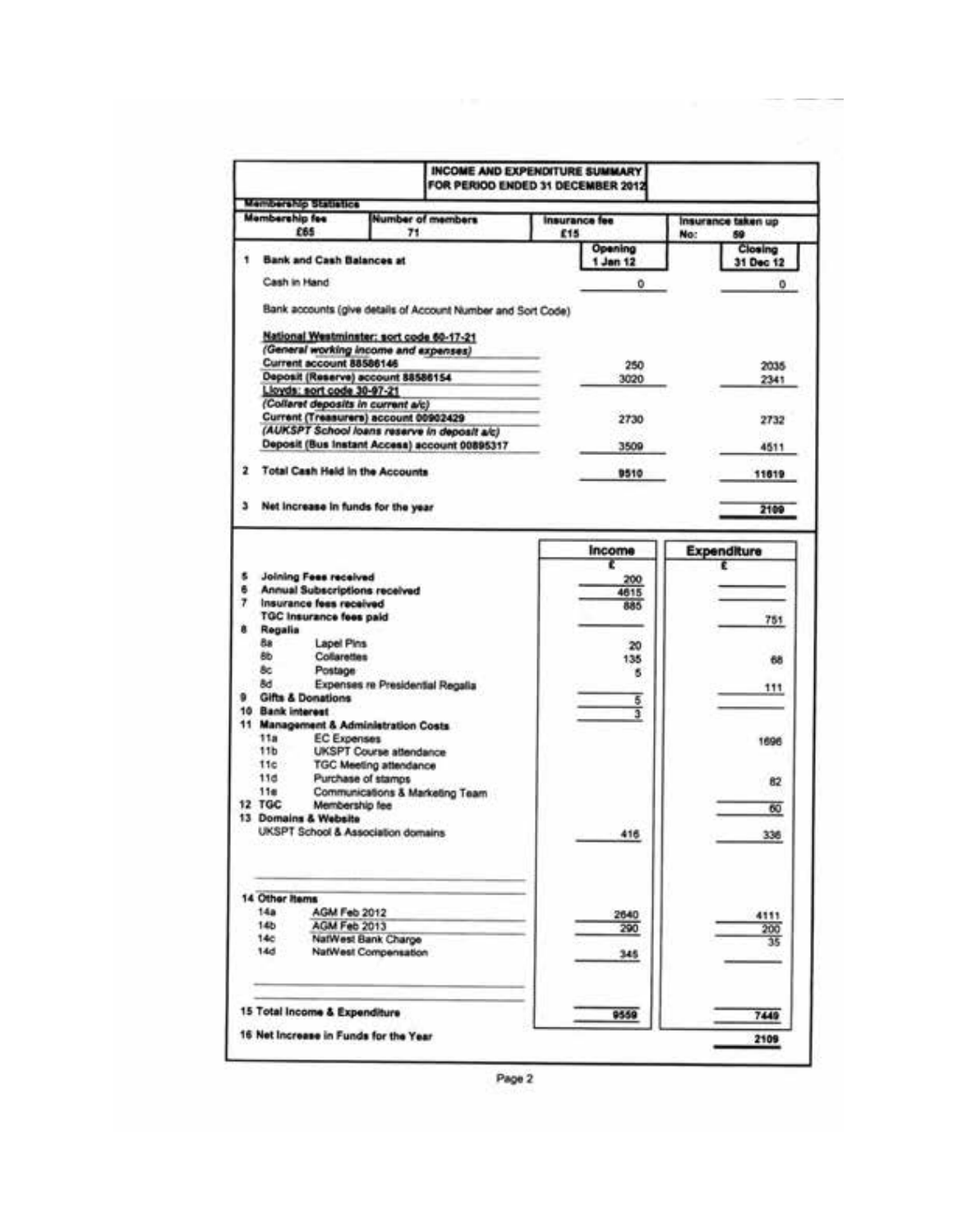

# Association of the U.K. **School of Professional Toastmasters (AUKSPT)**



Mark Shaw-Brookman (Hon Treasurer) Danes Croft, 5 Pembroke Close, Burghfield Common, Berkshire, RG7 3YW Telephone 0118 983 3671 or 07879 618991 

**16 February 2013** 

#### Proposals in respect of the Association's reserve for School Investment Fund

While the Executive Committee members still have complete confidence that the School will attract students and prove profitable in the longer term, unsurprisingly due to the economic climate ,it is taking longer than anticipated to start turning a profit.

It therefore behoves the Association to give thought to safeguarding the loans made by members to UKSPT Ltd thus, as the Association's Treasurer, I have been requested to formulate and propose Motions to the AGM in respect of being able to cover our potential liabilities for the School's loans.

The loans to UKSPT Ltd total £25,500 and the Association's reserve currently stands at £4500 plus interest of £11.06 therefore the following measures are intended to safeguard the loans during the longer than anticipated period before the School starts paying its way.

The Association's Income: Provided our membership does not drop below 70 people then the membership fee income totals some £4550 annually.

I propose that:

(a) Provided sufficient funds remain available I transfer to the Lloyds (School Reserve) Account a minimum sum of £3000 each year.

Unfortunately even this increased amount will not be sufficient to cover the actual loans of £25,500 in the original repayment time-scale of five years - by the end of 2016 the Association's reserve for the School should reach a minimum of £16,500 plus a relatively small amount of interest (!). There would be potential shortfall of £9000 in the Association's Reserve account and it would take a further three years to accumulate the total amount needed.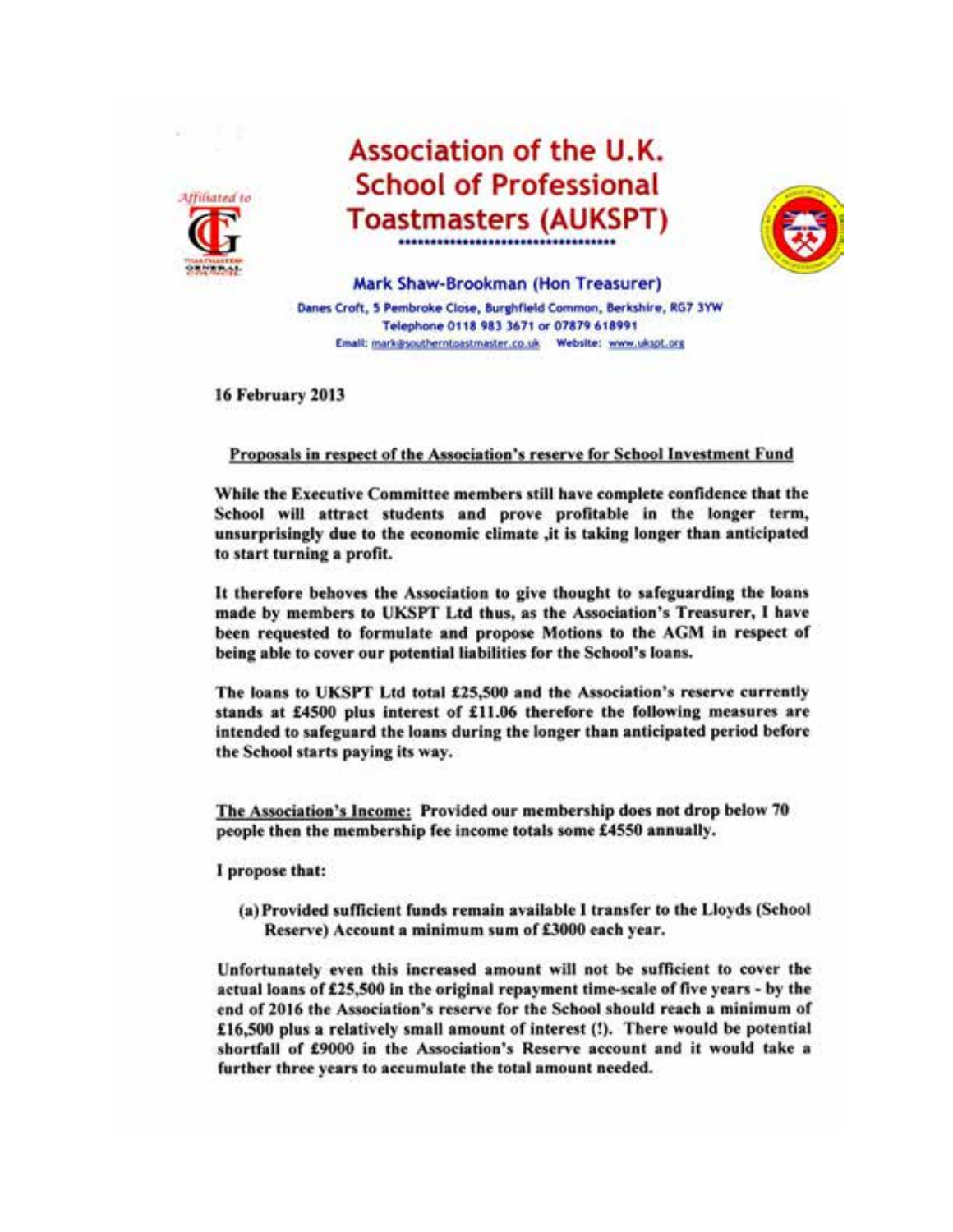To continue my proposals:

- (b) The School's Directors contact the lenders to ask if they would be willing to extend the loan period by an additional three years so that the Association's reserve can be built up sufficiently to cover the total Also the School's Directors and Association Executive required. Committee should consider other alternative proposals, together with a plan of how to deal with any inability to meet annual interest payments over the next 4 years, as they fall due.
- (c) The Association's members approve a proposal so that the Association could provide an interest free loan to the School of up to £1000 to alleviate any short-term cash flow requirements. This will be used only if the School's financial situation deteriorates to such an extent that the Executive Committee has to take speedy action.
- (d)The Executive Committee of the AUKSPT is given full powers by the AUKSPT members present at the AGM (16 February 2013) to take such action within the above proposals as may be necessary to ensure that the School is able to function financially.
- (e) In the event that the Association does need to provide funds to protect the lenders then the Association should use the most appropriate method available, considering the Association's constitution, tax-efficiency and any relevant legal requirements. This is likely to be in the form of a loan made to the School with deferred interest due, rather than the payment of loan money to the lenders directly, on the condition that the Board use the funds received to repay loans to the lenders upon receipt.

I commend these proposals to the members of the AUKSPT present at today's AGM and request your approval.

Alf Sto Poster